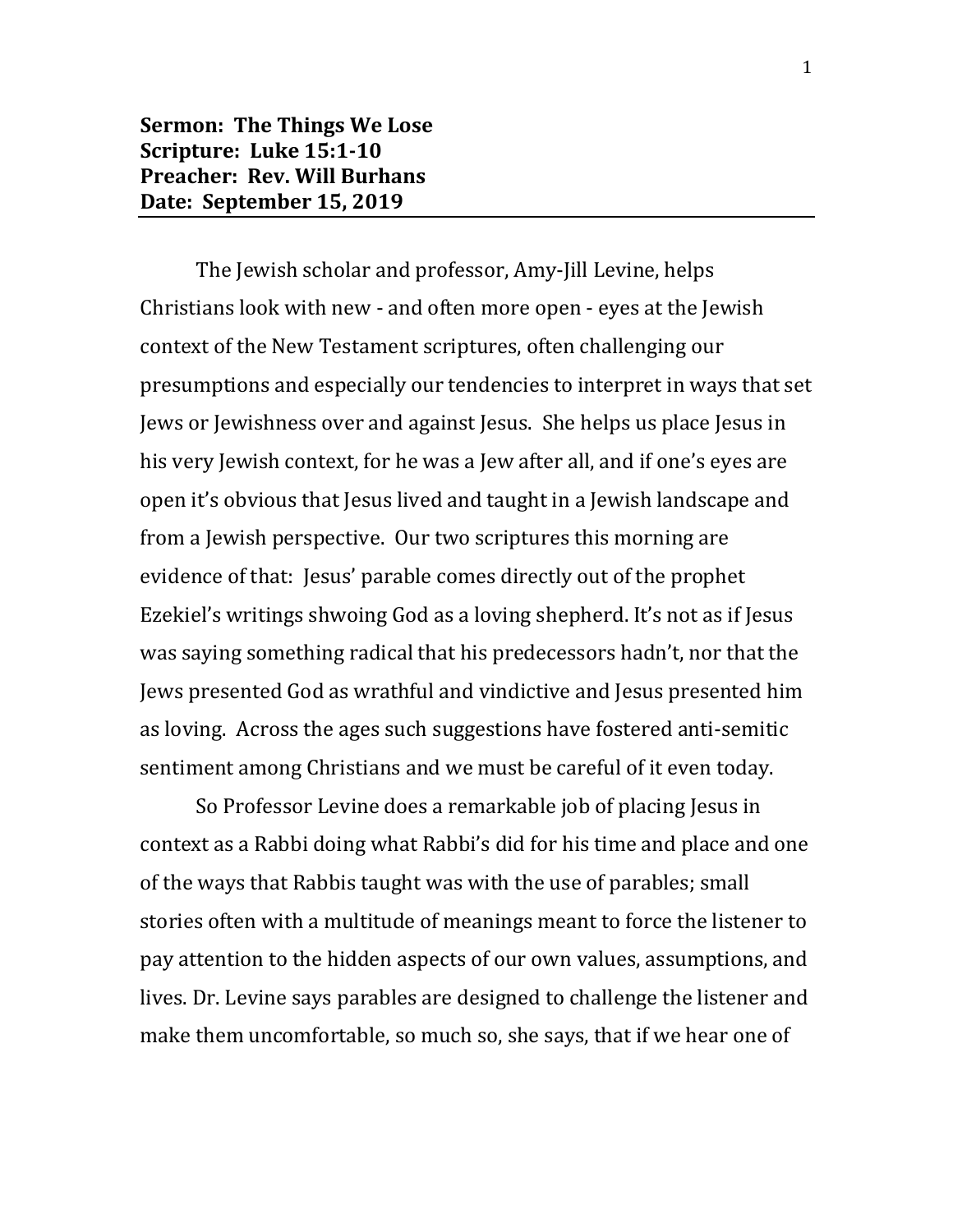Jesus' parables and think "I really like that" then we are likely not listening well enough.

We miss the power of parables if we jump too quickly to allegorized or moralized explanations – it means "be nice like the Good Samaritan" or "be smart with your money like the faithful steward" or "forgive like the prodigal son's father or don't be like his resentful brother". But in fact parables are designed to have many angles of approach to shake us up, leave us unsettled, maybe even indict us. This, she explains, is how the genre of parables has always operated throughout Israel's history (in "Short Stories by Jesus", pp. 3-4).

So a good starting point when hearing Jesus' parables as we'll do on a number of upcoming Sunday is to say not so much "what does it mean" but how does this strike me? Where does this little story unsettle me? A good example of this is how unsettling it is to many of us at the end of the Prodigal Son when the older brother stands in the field resenting his father for celebrating his brother's return. Yes it's about the forgiving father and the repentant son but if it's the older brother that makes us uncomfortable, within whom we can see some of our own shadow, then that there is where the parable's powder keg sits.

And it's there in the Gospel of Luke that these two little parables that Michelle just read surface, right before the parable of the Prodigal Son; the parable of the lost sheep and the parable of the lost coin. Jesus tells these parables in response to the Pharisees expressing discomfort with Jesus eating and cavorting with sinners and tax collectors.

Our temptation is to judge those hard-hearted legalistic Pharisaic Jews when we interpret our Christian scriptures, but as Professor

2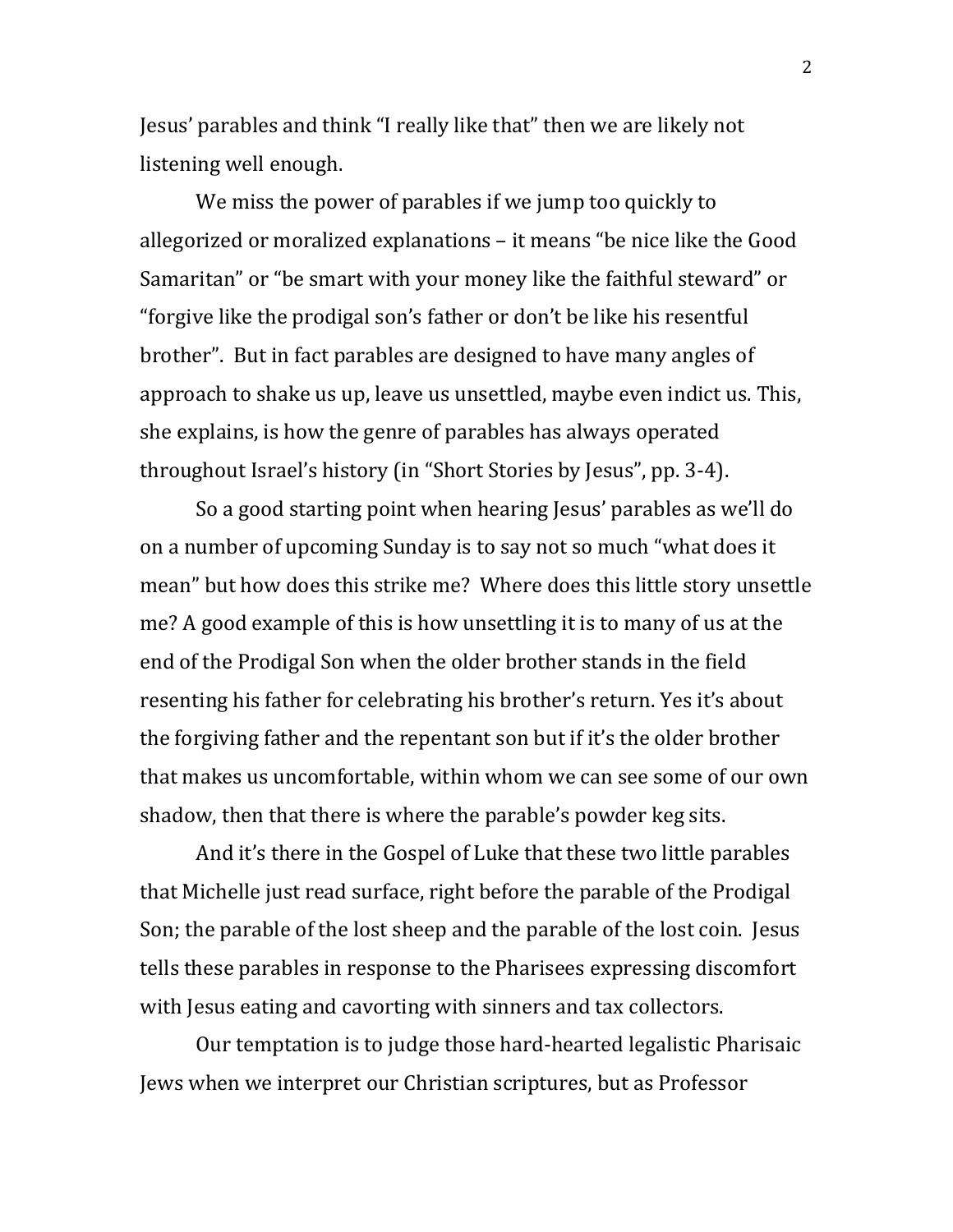Levine explains, we have to realize that the Pharisees were highly respected, good, merciful people who most of us would like. They're troubled by who Jesus is hanging with and we would be too. The catch phrase "sinners and tax collectors" would be the equivalent in our own day to drug dealers or arms dealers, or inside traders, overt racists or sexual predators; people that we would feel were really not very good people. This doesn't mean, obviously, that Jesus condoned their behaviors but he apparently didn't avoid, dismiss or reject them either. Jesus always seemed to be up for a good time, whoever it was with; remember at one point he is labeled by decent folk as a glutton and drunkard!

So it's to the grumbling likes of us that Jesus tells his parables. He says, "which one of you, having 100 sheep and losing one would not leave the other 99 and run off into the wilderness to find the one?" The answer that everyone around him would have given is "none of us would!" None of us would leave 99 sheep untended to find one sheep who was irresponsible enough in the first place to get separated from the flock!

But Jesus' parable continues: "and upon finding them wouldn't you throw him over your shoulder to bring him back home?" You mean throw a full-grown sheep over your shoulder and carry him on your own back? No, if anything, I might smack his rump or yell at him so that he knows how unhappy I am with having to go out of my way, putting everyone else at risk, for his trouble!

"And once you got back," Jesus continues, "wouldn't you invite all your friends over and throw a party for the return of that one sheep that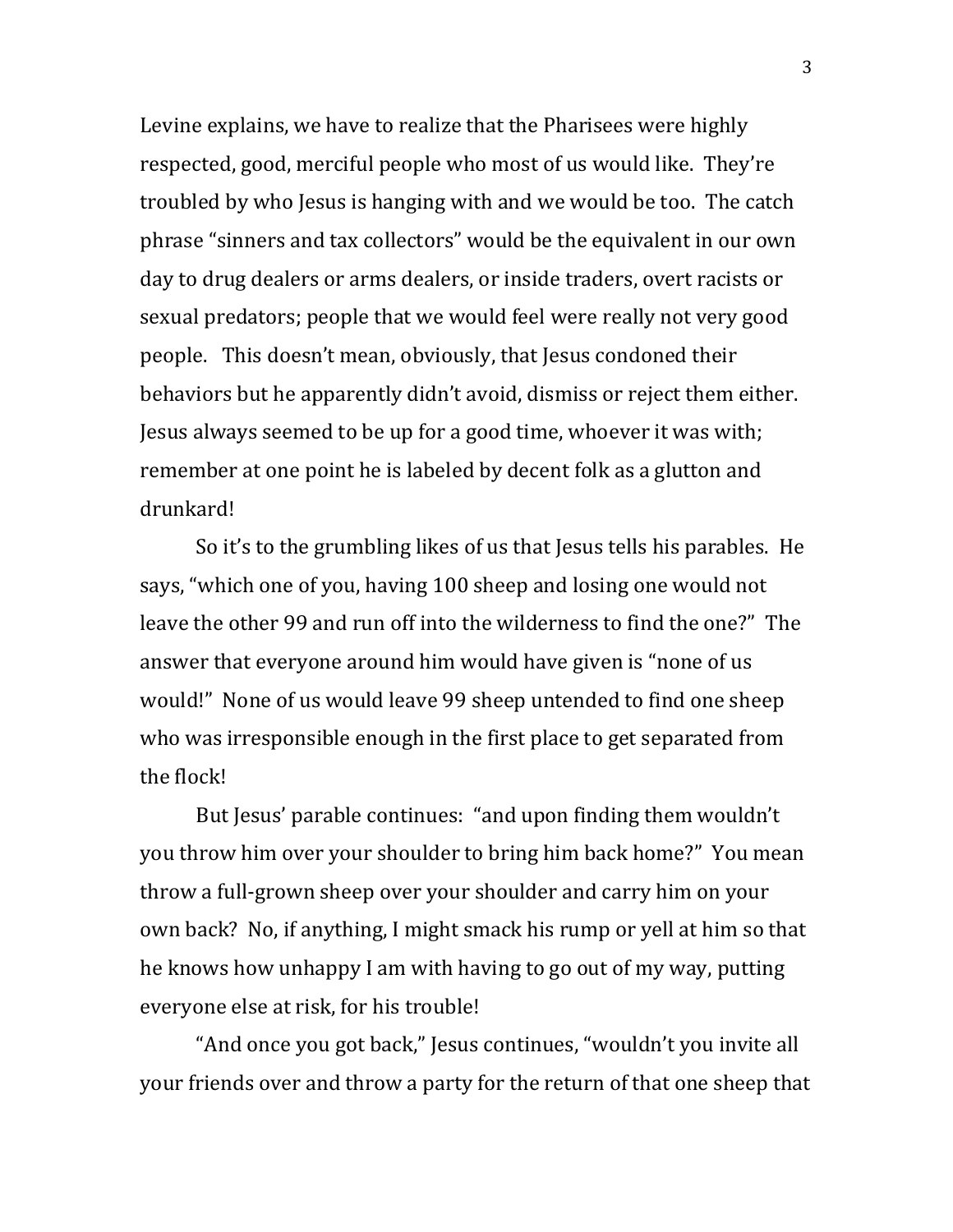you carried on your back from the wilderness?" "No, most decidedly not", everyone around Jesus would have said, "NO!" Are you crazy? There are 99 others. This would have been an annoyance, not a delight!

But Jesus offers another parable despite the discomfort and confusion of the crowd – "Or if you lost one silver coin among your ten wouldn't you sweep your house until you found it?" Ok, yes, now we're with you Jesus. "And then gather all your friends and throw a lavish party to celebrate its discovery…" what and spend as much money on a party as the silver coin was worth in the first place? Well, no, there we go again!

It's a parable, remember, and so it should be a bit baffling, no single meaning, and we should ask in reading it; what's the torque, where's the edge, how does it disturb my assumptions and trouble my convictions and chasten me toward more faithful living? Yes, of course it does mean that God is a loving Shepherd God that seeks out the lost and that's one beautiful and critical interpretation but where's the hook or the edge for you that leaves you unsettled… cause there's power in a parable if we allow it to work on us!

I don't know how they might work on you this morning but I've had some time this week to allow them to work on me personally and I'll share two ways beyond the obvious that these parables gnawed at me, two entry points into my own life, two barbs that hook me and lead me like the Pharisees to grumble at Jesus bein' all… Jesus-Y!

First of all, I get irritable when I lose things. When something is lost one of my first thoughts at least when our house was full of children was what did someone do with it?! I'm sure it was right here on this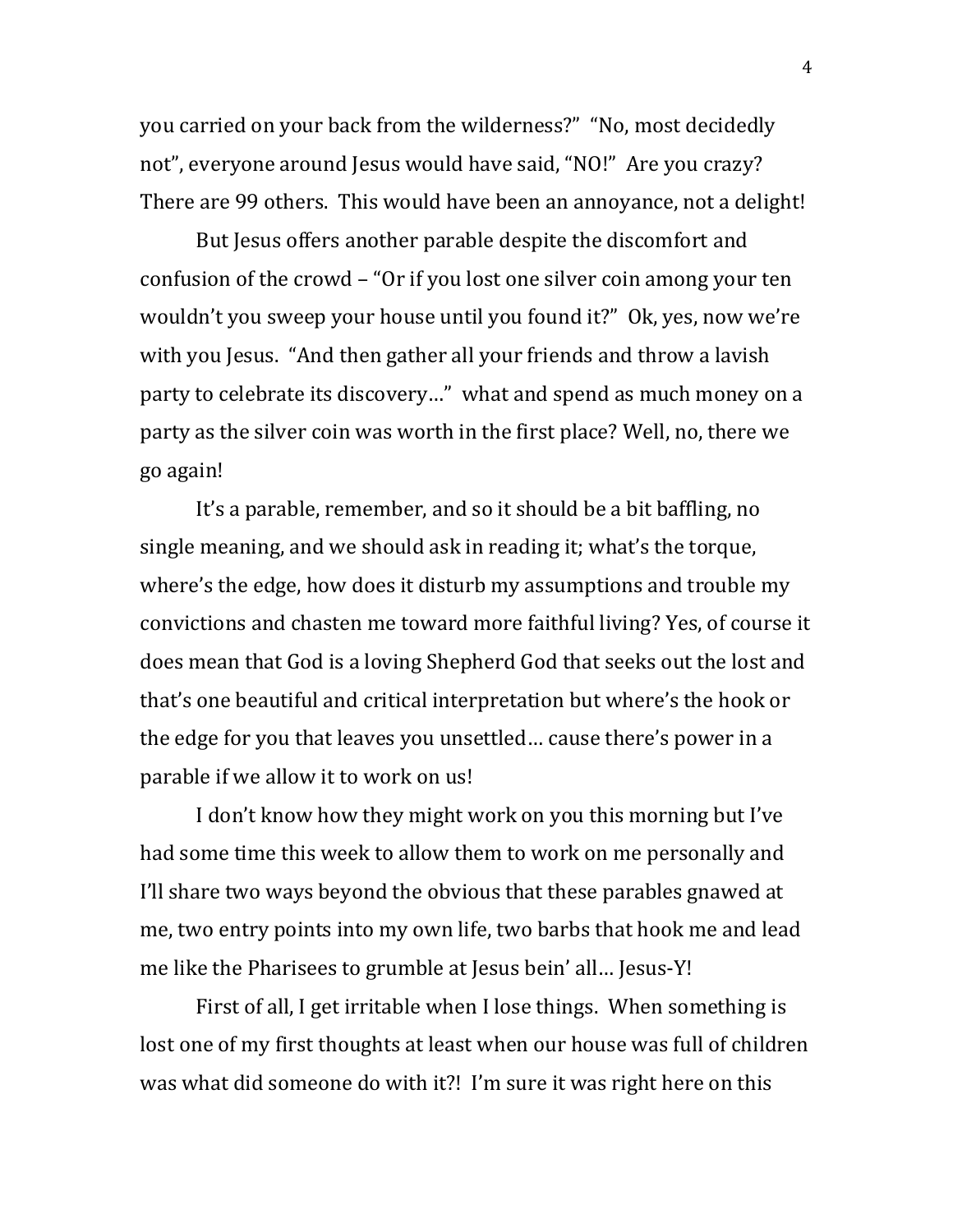table! In fact because Tracy does the majority of the cleaning in the house, the girls and I often find ourselves convinced that she is the culprit for lost things! Rarely is that actually the truth, but we don't learn very fast and it sure is nice to have someone to blame. To be fair she does have this incredible knack for finding the things we've lost though it wasn't her fault, which then only reinforces our grumbling to her.

But then if it's not to her, I'll turn it on myself get all grumbly about the inconvenience of it all and how I don't have time to be looking for my keys or my phone and how distracted can I be?! What an idiot! Am I having memory issues? What the heck, Will?! Ugh! And when I find whatever I lost my mood does change, I do feel a somewhat better, but also embarrassed that I was so irritable (and they were in my pocket the whole time!) and no, I'm not much interested in throwing a party!

So I'm aware that in the warp and weft of my daily life too much of what I experience comes as an obstacle to how I'VE decided my day should be going and what I NEED to be getting done and how things are SUPPOSED to go. Such small and not so small expectations can rule my life… and ruin moments of it. You know, it's something of John Lennon's quote "Life is what happens to you while your busy making other plans… or looking for your iPhone!" To have the presence of mind to see whatever distraction or obstacle or challenge not as oppressing me and my plans but as part of life's living that is to be met with faithful attentiveness, even when looking for lost things. Joy can enter in, when full attention has been given to what life brings us, regardless of our expectations. Something less than joy, maybe even resentment, follows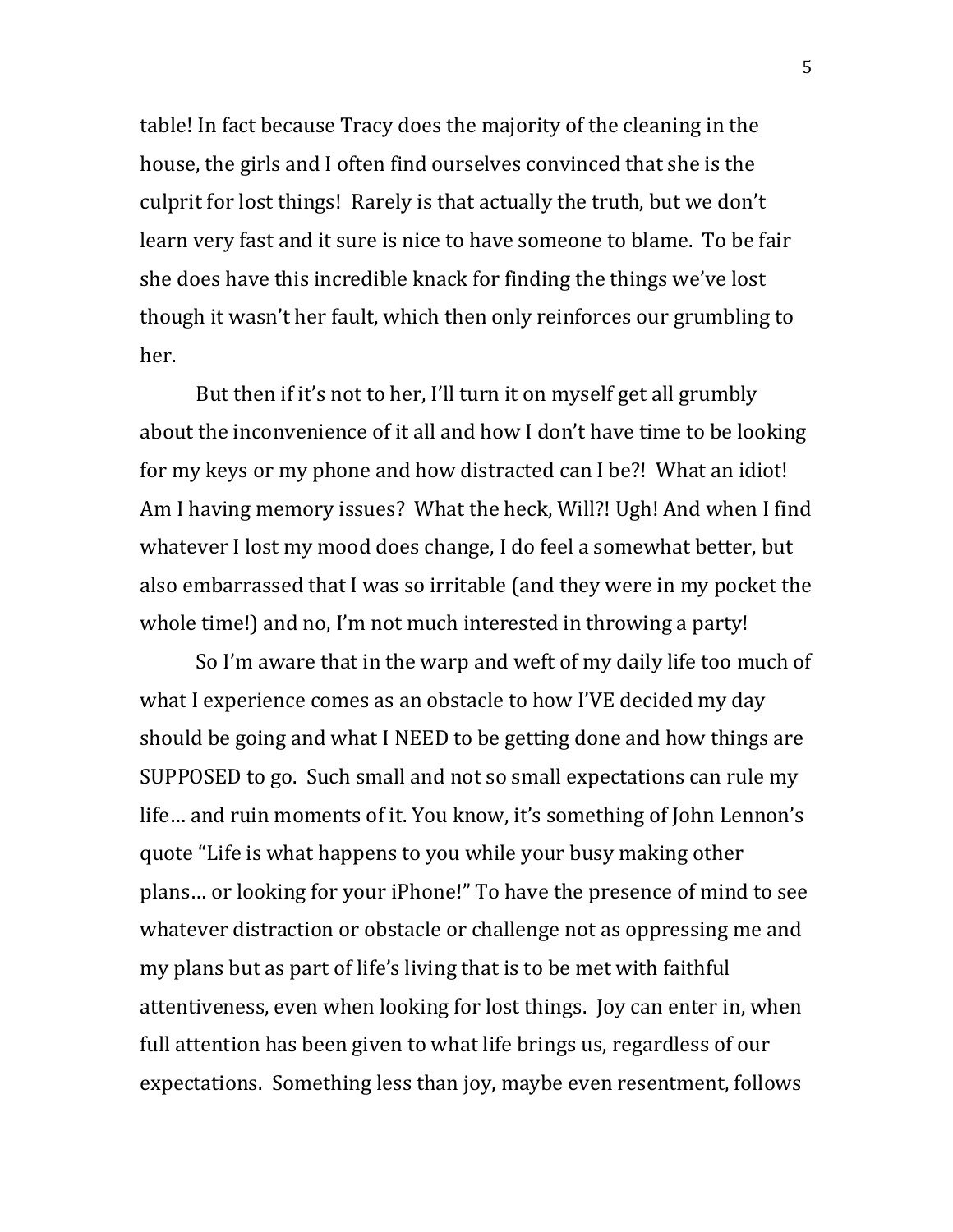from the belief that this shouldn't have happened or that it was a distraction or NOT a part of my plan! In other words I myself can get too easily lost and need to allow myself to be found.

Secondly, if Jesus reveals to us that God is a gracious Shepherd King who pursues us in our waywardness, how must I take particular note of who is lost among and around me and place my attention on the least of these, to maybe the most irritating of these, to even those who make me unhappy or uncomfortable. Who are those in our circles who we might not even notice are missing on some level or another and how do we tend to even the most… or especially the most… marginal of those people in our families, in our church communities, in our towns, not, again, as though they are side-track or distraction but actually the heart of where our attention should be. If this is the Shepherd God's movement in the world – seeking out the lost - then to allow God's presence to flow in and through us we too must tend to the margins, to those on the outs, to those we don't have time for, to those who we might not even realize are lost.

I imagine the invitation is there somewhere in your life, right now, God's Spirit nudging – where is she? what about him? It's easier without him but then we are not complete? They make us uncomfortable which is exactly why they need to be here… and so on and so forth.

We offer a quiet time of reflection after we preach as an invitation to take something you've heard in scripture or in something Judy or I have said and just mull it over for a moment before racing on to the next element of worship. That's at least the idea. In this quiet time I'd invite